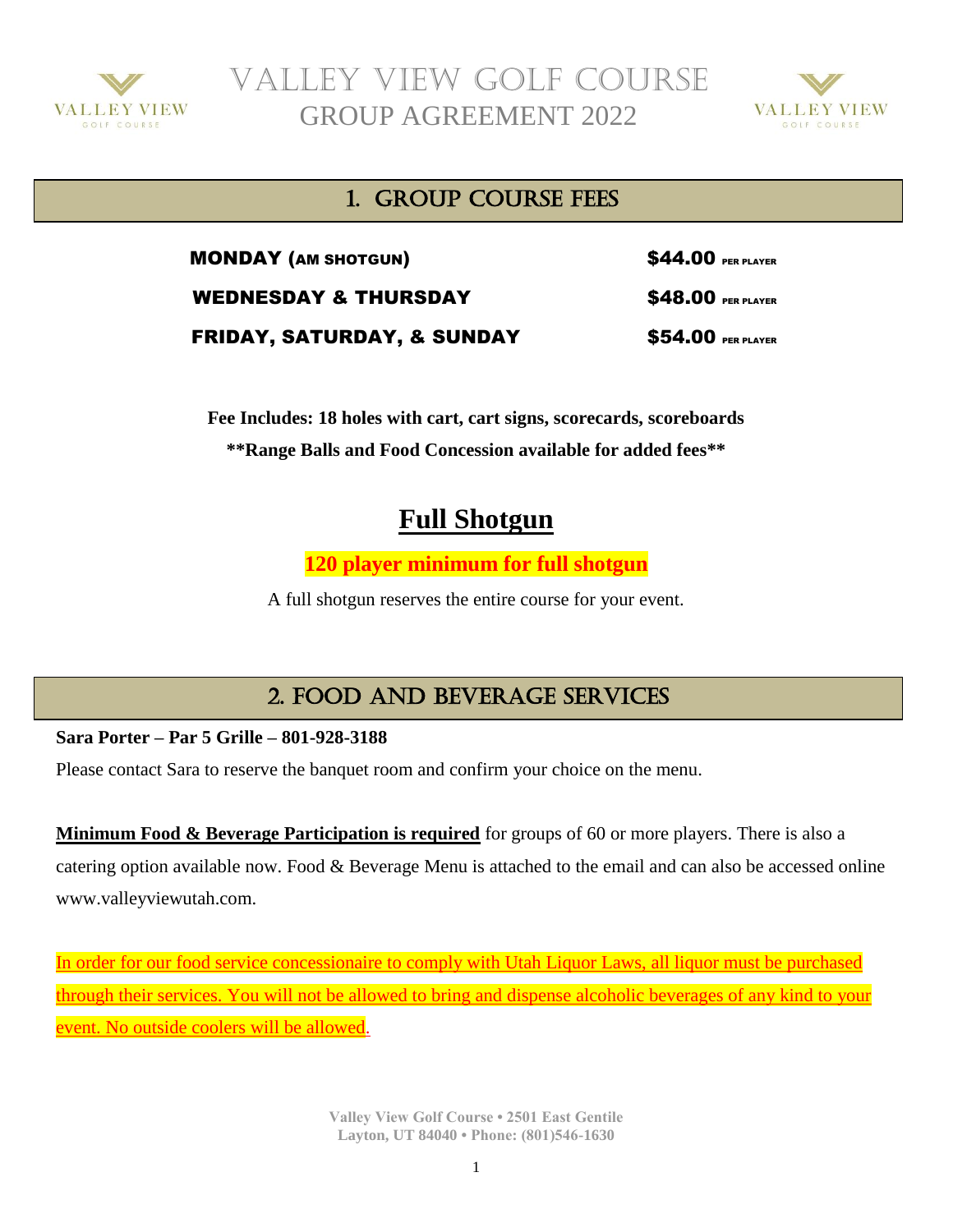### 3. CANCELLATION/REFUND POLICY

All Group reservations **must** be reserved with credit card. Events canceled in a timely manner (at least seven days in advance) will not be subject to a cancellation fee. Any cancellations within seven days of the event will be charged a 20% cancellation fee. Inclement weather refunds will be given if the course is unfit for play. Rained-out events will be rescheduled as the calendar permits. **Player names must be submitted 2 days prior to the event. A (1) group buffer will be given to each event. Example: if a list of 100 players is submitted and only 90 players attend the event will be charged for 96.**

#### **PLEASE NOTE:**

Final Tournament revisions must be made 24 hours in advance.

\*\*Tournament groups are REQUIRED to prepay two days in advance\*\*

**Contact Assistant Professional Shane Scott with any questions or concerns: (801)444-2307**

**Valley View Golf Course • 2501 East Gentile Layton, UT 84040 • Phone: (801)546-1630**